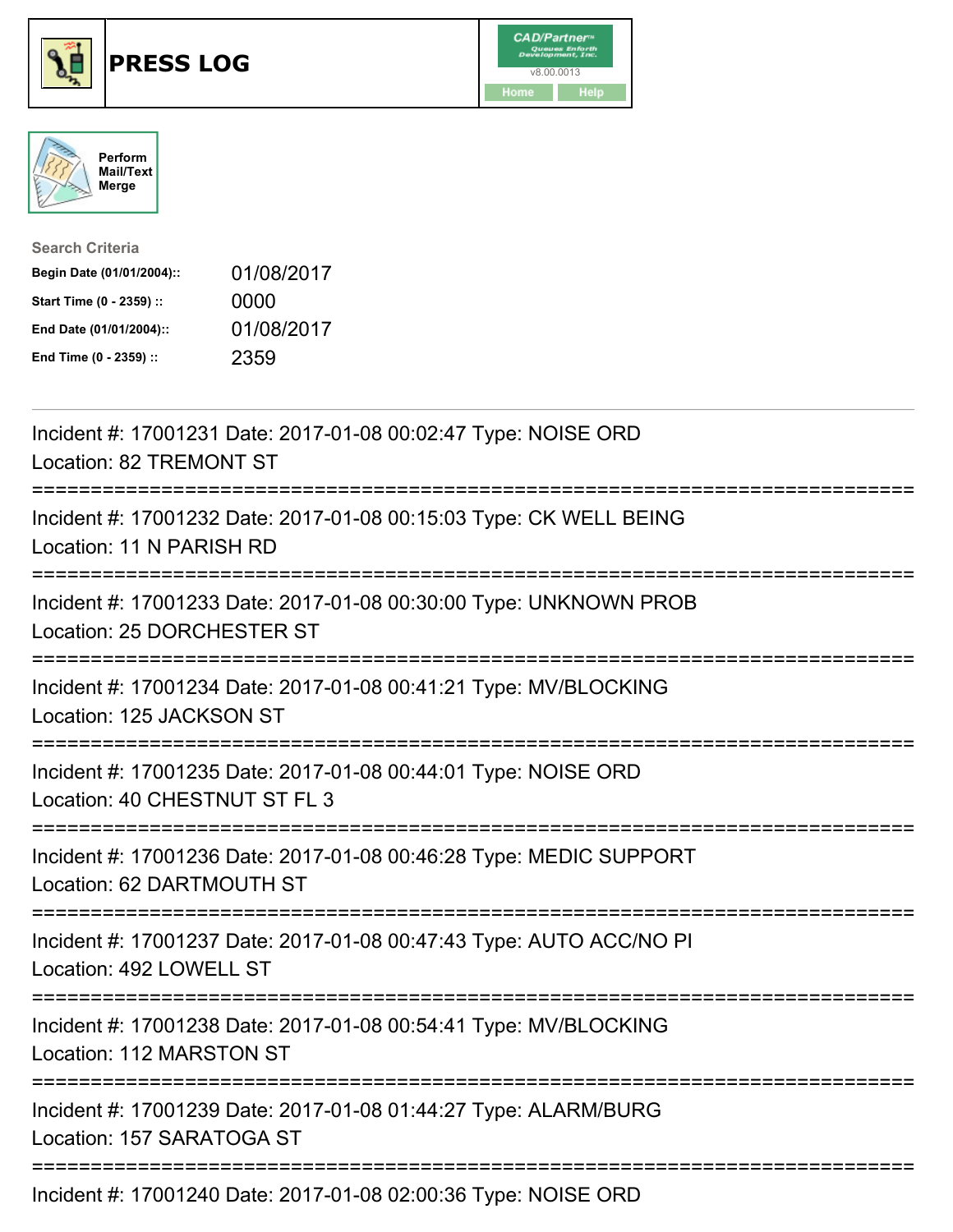| Location: 45 BROOKFIELD ST FL 2                                                                                                                                   |
|-------------------------------------------------------------------------------------------------------------------------------------------------------------------|
| Incident #: 17001241 Date: 2017-01-08 02:03:45 Type: M/V STOP<br>Location: BROADWAY & LAKE ST                                                                     |
| Incident #: 17001242 Date: 2017-01-08 02:05:52 Type: STOL/MV/PAS<br>Location: 201 LAWRENCE ST                                                                     |
| Incident #: 17001243 Date: 2017-01-08 02:09:24 Type: M/V STOP<br>Location: NEWBURY ST & ESSEX ST<br>=============================<br>============================ |
| Incident #: 17001244 Date: 2017-01-08 02:10:09 Type: M/V STOP<br>Location: AMESBURY ST & METHUEN ST                                                               |
| Incident #: 17001245 Date: 2017-01-08 02:13:08 Type: M/V STOP<br>Location: CEDAR ST & FRANKLIN ST<br>;==================================                          |
| Incident #: 17001246 Date: 2017-01-08 02:14:31 Type: MV/BLOCKING<br>Location: 96 E HAVERHILL ST                                                                   |
| Incident #: 17001247 Date: 2017-01-08 02:15:39 Type: M/V STOP<br>Location: ARLINGTON ST & LAWRENCE ST                                                             |
| Incident #: 17001248 Date: 2017-01-08 02:17:26 Type: M/V STOP<br>Location: ANDOVER ST & STATE ST                                                                  |
| ================================<br>Incident #: 17001249 Date: 2017-01-08 02:23:37 Type: DRUG OVERDOSE<br>Location: 12 DORCHESTER ST #3                           |
| Incident #: 17001250 Date: 2017-01-08 02:25:33 Type: M/V STOP<br>Location: EXETER ST & GRAFTON ST                                                                 |
| Incident #: 17001251 Date: 2017-01-08 02:29:54 Type: M/V STOP<br>Location: S BROADWAY & SHATTUCK ST                                                               |
| ------------------------<br>Incident #: 17001252 Date: 2017-01-08 02:34:22 Type: M/V STOP<br>Location: E HAVERHILL ST & ELM ST                                    |
| Incident #: 17001253 Date: 2017-01-08 02:41:00 Type: M/V STOP<br>Location: ANDOVER ST & S BROADWAY                                                                |
| Incident #: 17001254 Date: 2017-01-08 02:46:01 Type: NOISE ORD                                                                                                    |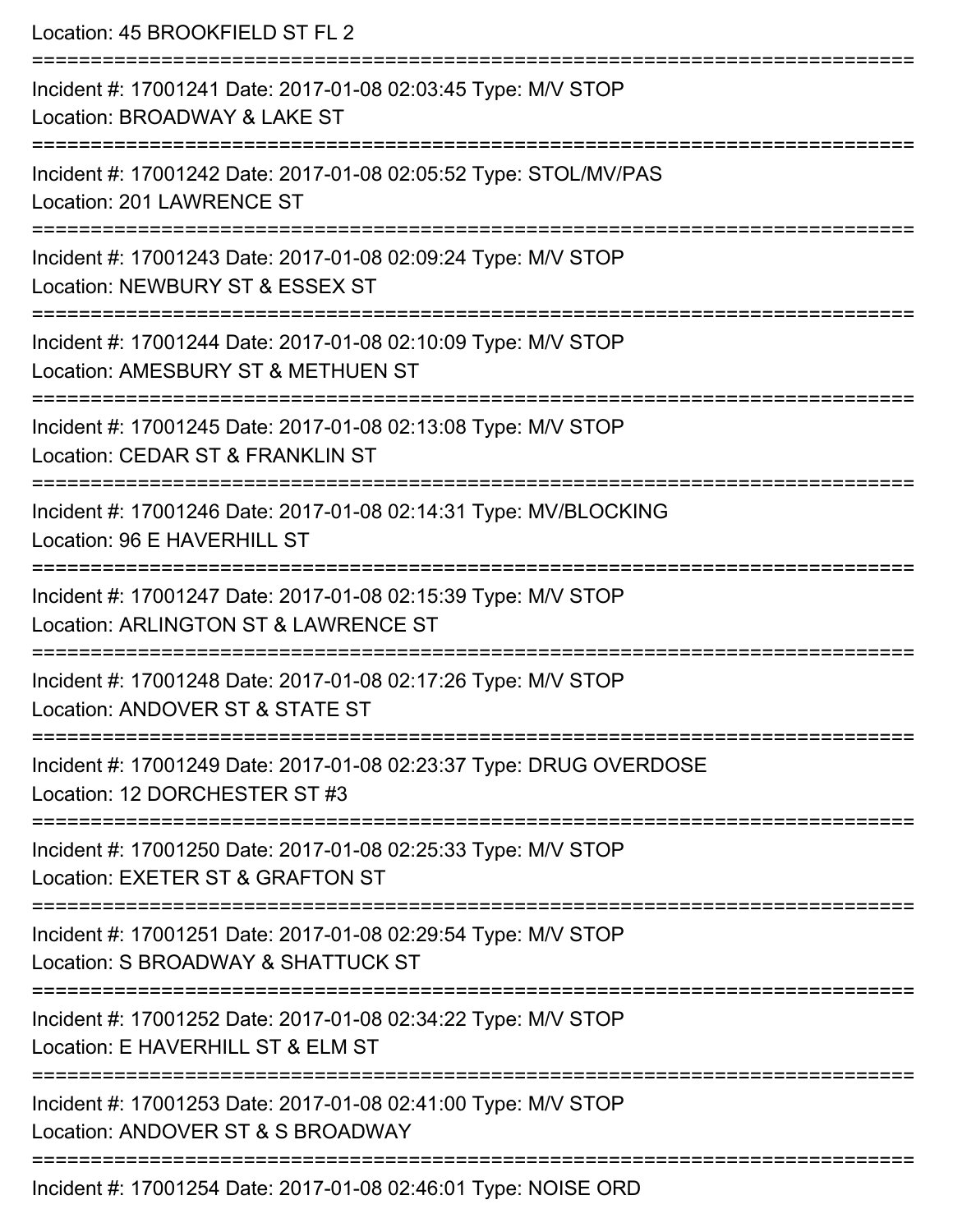| Incident #: 17001255 Date: 2017-01-08 02:56:45 Type: M/V STOP<br>Location: BROADWAY & COMMON ST           |
|-----------------------------------------------------------------------------------------------------------|
| Incident #: 17001256 Date: 2017-01-08 03:06:15 Type: DRUG VIO<br>Location: BROADWAY & COMMON ST           |
| Incident #: 17001257 Date: 2017-01-08 03:20:54 Type: M/V STOP<br>Location: FALLS BRIDGE / null            |
| Incident #: 17001258 Date: 2017-01-08 03:40:43 Type: CK WELL BEING<br>Location: 77 SPRINGFIELD ST         |
| Incident #: 17001259 Date: 2017-01-08 04:03:00 Type: FIGHT<br>Location: 42 LAKE ST                        |
| Incident #: 17001260 Date: 2017-01-08 04:04:08 Type: AUTO ACC/NO PI<br>Location: 39 HAVERHILL ST          |
| Incident #: 17001261 Date: 2017-01-08 04:10:32 Type: MEDIC SUPPORT<br>Location: 157 SALEM ST FL 2         |
| Incident #: 17001262 Date: 2017-01-08 05:24:22 Type: MEDIC SUPPORT<br>Location: AMESBURY ST & COMMON ST   |
| Incident #: 17001263 Date: 2017-01-08 06:27:34 Type: SUS PERS/MV<br>Location: 17 MONMOUTH ST              |
| Incident #: 17001264 Date: 2017-01-08 06:29:21 Type: DOMESTIC/PROG<br>Location: 96 CROSS ST               |
| Incident #: 17001265 Date: 2017-01-08 07:04:46 Type: AUTO ACC/NO PI<br>Location: MERRIMACK ST & PARKER ST |
| Incident #: 17001266 Date: 2017-01-08 07:16:19 Type: ALARM/BURG<br>Location: 157 SARATOGA ST              |
| Incident #: 17001267 Date: 2017-01-08 07:28:28 Type: PARK & WALK<br>Location: BRADFORD ST & BROADWAY      |
| Incident #: 17001268 Date: 2017-01-08 08:27:52 Type: M/V STOP                                             |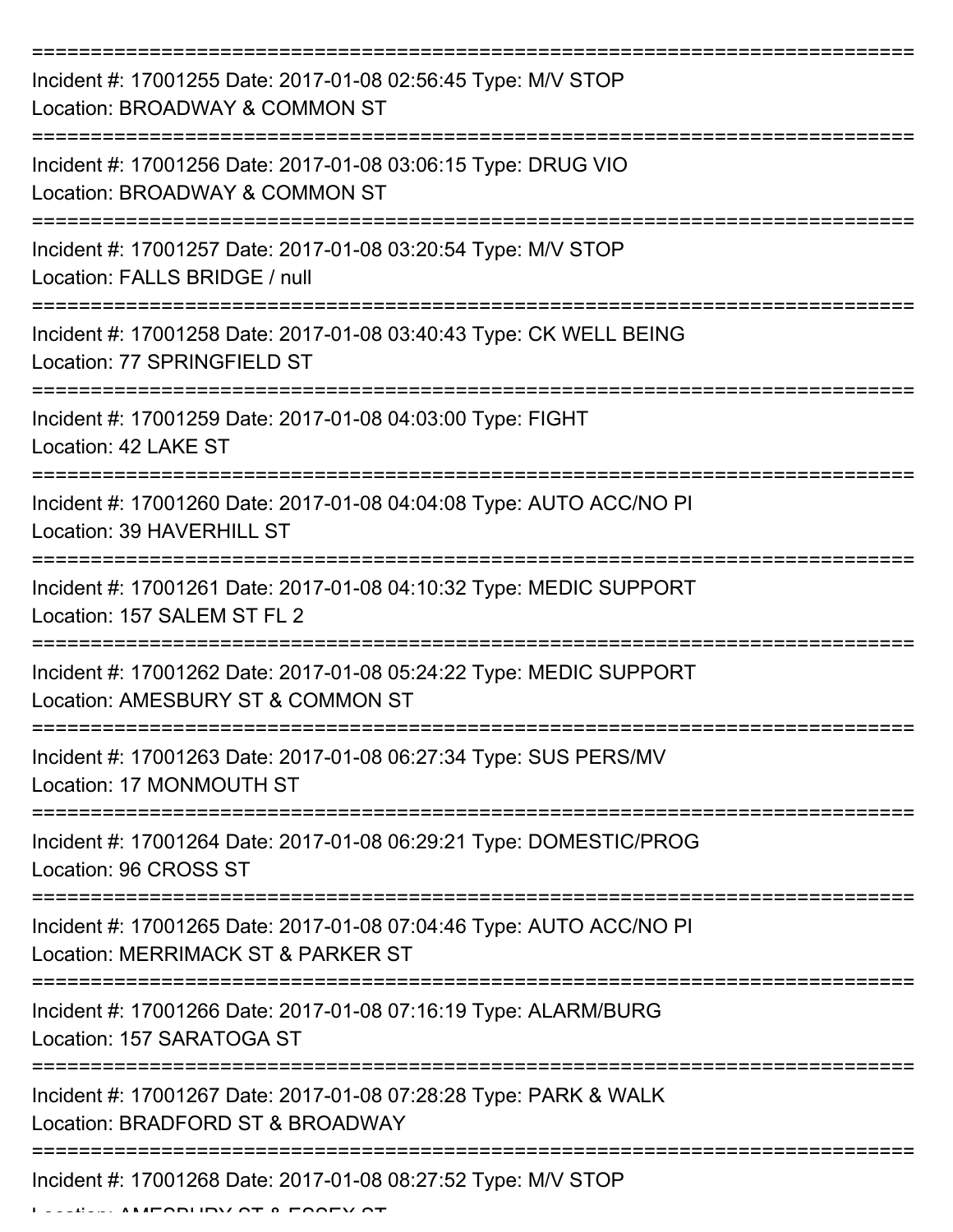| Incident #: 17001269 Date: 2017-01-08 08:29:47 Type: M/V STOP<br>Location: 332 BROADWAY               |
|-------------------------------------------------------------------------------------------------------|
| Incident #: 17001270 Date: 2017-01-08 08:36:58 Type: TOW OF M/V<br>Location: 354 WATER ST             |
| Incident #: 17001271 Date: 2017-01-08 08:44:11 Type: HIT & RUN M/V<br>Location: 48 CEDAR ST           |
| Incident #: 17001272 Date: 2017-01-08 09:11:59 Type: MV/BLOCKING<br>Location: 96 E HAVERHILL ST       |
| Incident #: 17001273 Date: 2017-01-08 09:15:35 Type: M/V STOP<br>Location: HAMPSHIRE ST & PARK ST     |
| Incident #: 17001274 Date: 2017-01-08 09:23:15 Type: TRESPASSING<br>Location: 132 MAPLE ST            |
| Incident #: 17001275 Date: 2017-01-08 09:50:26 Type: M/V STOP<br>Location: MAPLE ST & WHITE ST        |
| Incident #: 17001276 Date: 2017-01-08 09:51:49 Type: M/V STOP<br>Location: BRADFORD ST & BROADWAY     |
| Incident #: 17001277 Date: 2017-01-08 10:22:26 Type: M/V STOP<br>Location: 14BA68 / 166 ANDOVER ST    |
| Incident #: 17001278 Date: 2017-01-08 10:36:29 Type: DOMESTIC/PROG<br>Location: 310 JACKSON ST #1     |
| Incident #: 17001279 Date: 2017-01-08 10:39:32 Type: M/V STOP<br>Location: LENOX ST & S BROADWAY      |
| Incident #: 17001280 Date: 2017-01-08 10:44:10 Type: M/V STOP<br>Location: 75 WINTHROP AV             |
| Incident #: 17001281 Date: 2017-01-08 10:44:13 Type: VIO CITY ORD<br>Location: MARKET ST & S UNION ST |
| Incident #: 17001282 Date: 2017-01-08 10:45:53 Type: M/V STOP<br>Location: EDONIT CT 2 C DDOADMAV     |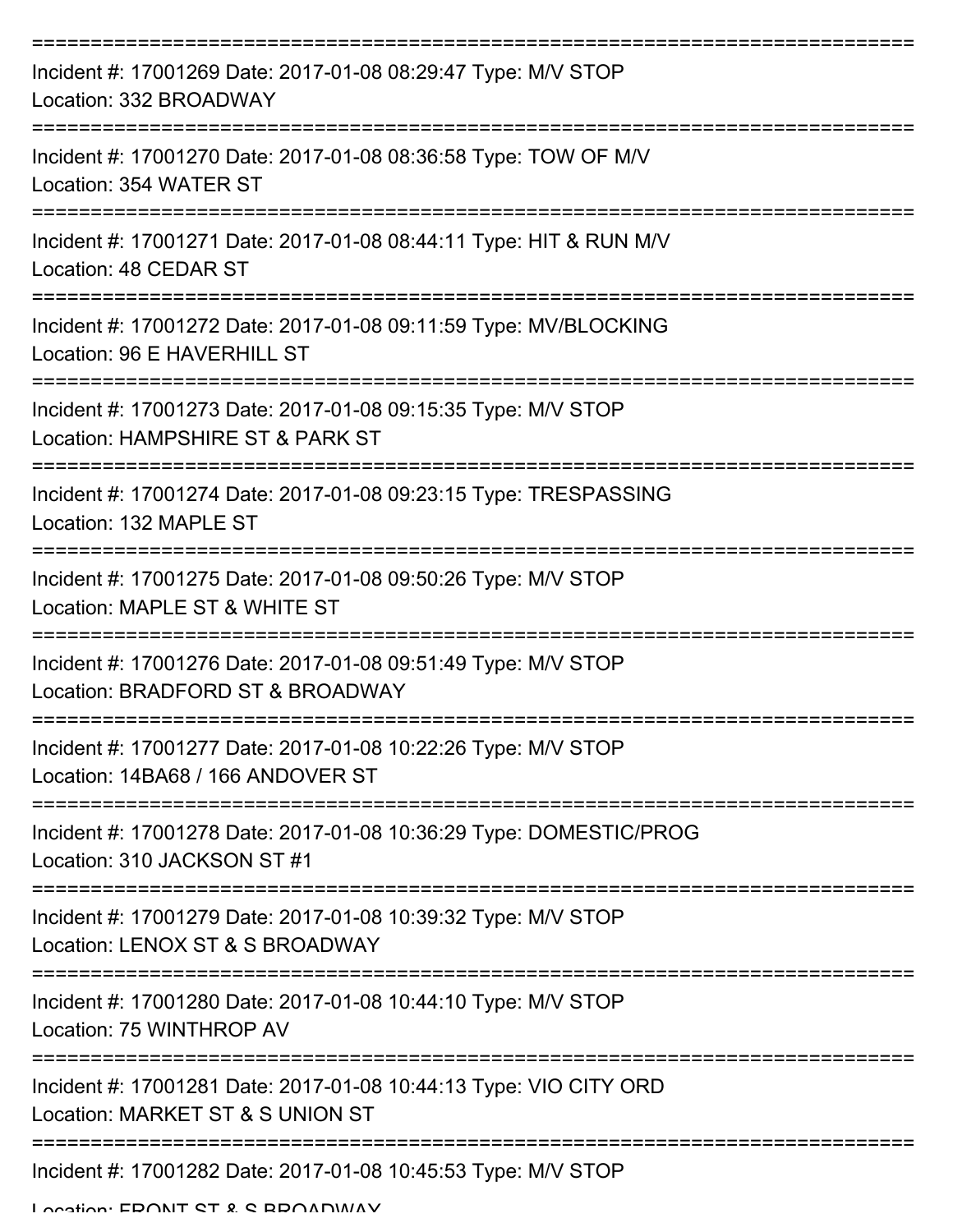| Incident #: 17001283 Date: 2017-01-08 10:52:42 Type: M/V STOP<br>Location: MARKET ST & S UNION ST                                       |
|-----------------------------------------------------------------------------------------------------------------------------------------|
| Incident #: 17001284 Date: 2017-01-08 10:56:23 Type: CK WELL BEING<br>Location: 444 RIVERSIDE DR                                        |
| Incident #: 17001285 Date: 2017-01-08 10:58:35 Type: RECOV/STOL/MV<br>Location: 50 FOSTER ST                                            |
| Incident #: 17001286 Date: 2017-01-08 10:58:52 Type: M/V STOP<br>Location: HAMPSHIRE ST & LOWELL ST                                     |
| --------------------<br>Incident #: 17001288 Date: 2017-01-08 11:04:08 Type: NOTIFICATION<br>Location: 109 BRADFORD ST<br>------------- |
| Incident #: 17001287 Date: 2017-01-08 11:07:31 Type: M/V STOP<br>Location: BRADFORD ST & BROADWAY                                       |
| Incident #: 17001289 Date: 2017-01-08 11:08:21 Type: M/V STOP<br>Location: 154 JACKSON ST                                               |
| Incident #: 17001290 Date: 2017-01-08 11:14:01 Type: UNWANTEDGUEST<br>Location: 443 ANDOVER ST #10                                      |
| Incident #: 17001291 Date: 2017-01-08 11:58:35 Type: HIT & RUN M/V<br>Location: 220 MERRIMACK ST #126                                   |
| Incident #: 17001292 Date: 2017-01-08 12:03:49 Type: HIT & RUN M/V<br>Location: 93 SPRINGFIELD ST                                       |
| Incident #: 17001293 Date: 2017-01-08 12:37:05 Type: MEDIC SUPPORT<br>Location: 550 BROADWAY #312                                       |
| Incident #: 17001294 Date: 2017-01-08 12:48:23 Type: E911 HANGUP<br>Location: 53 EUTAW ST #APT 2                                        |
| Incident #: 17001295 Date: 2017-01-08 12:53:32 Type: ALARM/BURG<br>Location: 412 HAMPSHIRE ST                                           |
| Incident #: 17001296 Date: 2017-01-08 13:13:10 Type: ALARM/BURG<br>Location: 40 ALBION ST                                               |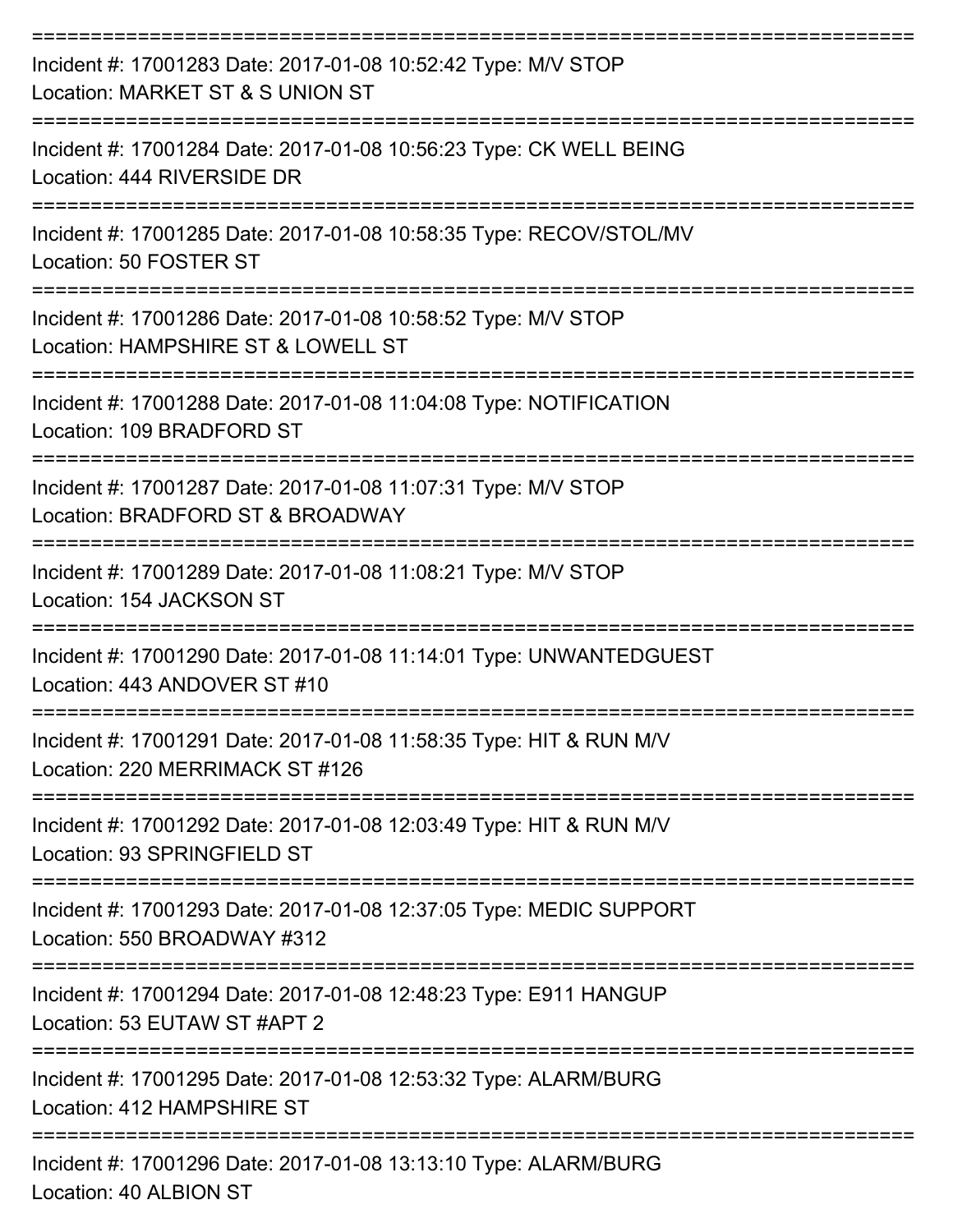| Incident #: 17001297 Date: 2017-01-08 13:15:57 Type: LIC PLATE STO<br>Location: 116 NEWTON ST                                            |
|------------------------------------------------------------------------------------------------------------------------------------------|
| =================================<br>Incident #: 17001298 Date: 2017-01-08 13:41:09 Type: AUTO ACC/NO PI<br>Location: BROADWAY & PARK ST |
| Incident #: 17001299 Date: 2017-01-08 14:00:00 Type: GENERAL SERV<br><b>Location: CRANSHAW PL</b>                                        |
| Incident #: 17001300 Date: 2017-01-08 14:12:51 Type: SHOPLIFTING<br>Location: 360 BROADWAY                                               |
| Incident #: 17001301 Date: 2017-01-08 14:23:22 Type: DOMESTIC/PROG<br>Location: 378 LOWELL ST FL 2                                       |
| Incident #: 17001302 Date: 2017-01-08 14:24:35 Type: MV/BLOCKING<br>Location: 55 OAK ST                                                  |
| Incident #: 17001303 Date: 2017-01-08 14:32:40 Type: AUTO ACC/NO PI<br>Location: CENTRE ST & HAMPSHIRE ST                                |
| Incident #: 17001304 Date: 2017-01-08 14:47:35 Type: INVESTIGATION<br><b>Location: 25 MECHANIC ST</b>                                    |
| Incident #: 17001305 Date: 2017-01-08 14:50:49 Type: HIT & RUN M/V<br>Location: 596 HAVERHILL ST                                         |
| Incident #: 17001306 Date: 2017-01-08 15:06:19 Type: NOISE ORD<br>Location: 481 S BROADWAY #17                                           |
| Incident #: 17001307 Date: 2017-01-08 16:21:26 Type: MISSING PERS<br>Location: 1 GENERAL ST                                              |
| Incident #: 17001308 Date: 2017-01-08 16:22:50 Type: TOW/REPOSSED<br>Location: 17 PLATT ST                                               |
| Incident #: 17001309 Date: 2017-01-08 16:39:50 Type: ALARMS<br>Location: VENTENARIO COMMUNICATIONS / 111 JACKSON ST                      |
| Incident #: 17001310 Date: 2017-01-08 16:54:22 Type: AUTO ACC/NO PI<br>Location: 193 BRUCE ST                                            |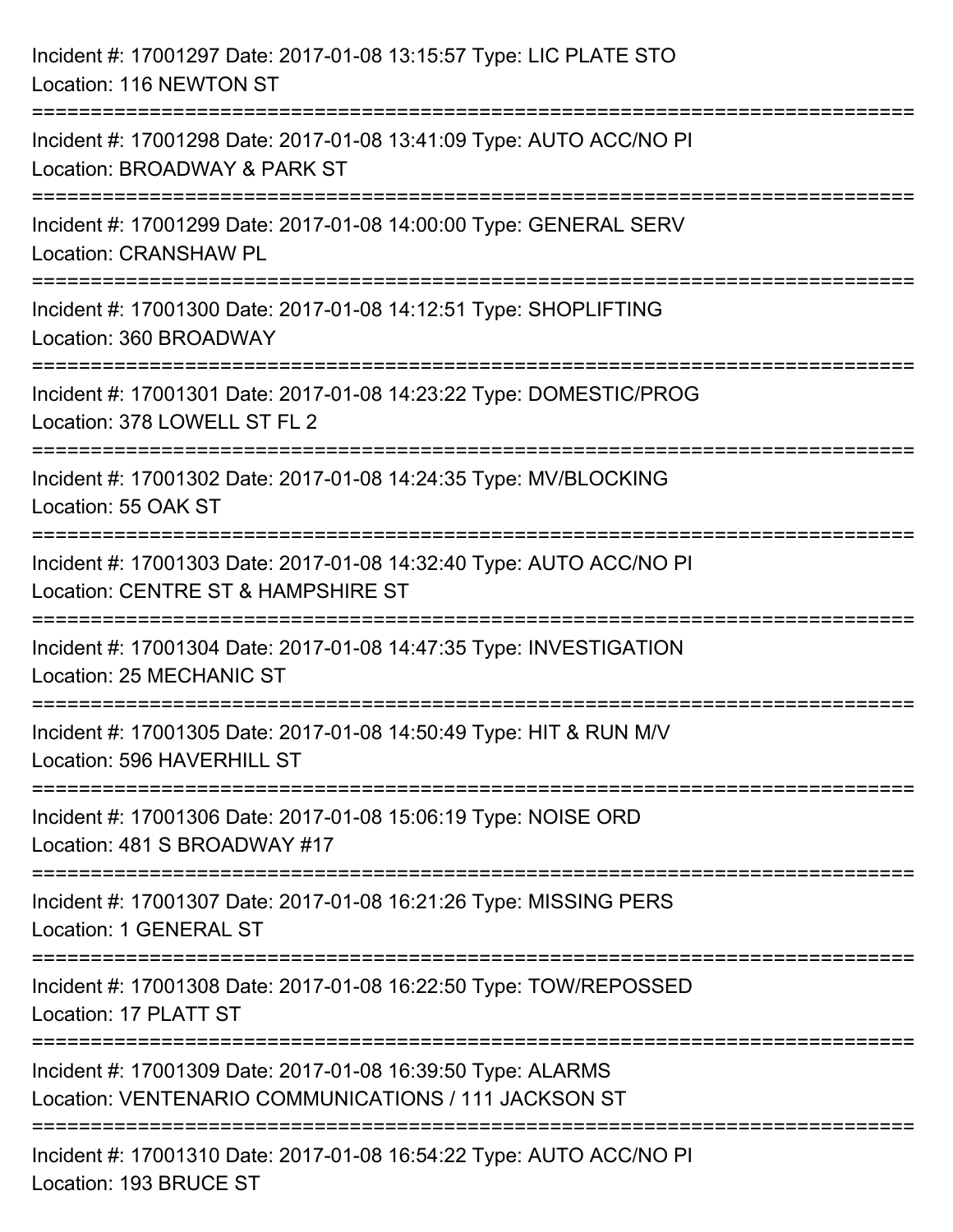| Incident #: 17001311 Date: 2017-01-08 17:13:25 Type: M/V STOP<br>Location: HAMPSHIRE ST & HAVERHILL ST               |
|----------------------------------------------------------------------------------------------------------------------|
| Incident #: 17001312 Date: 2017-01-08 17:16:47 Type: M/V STOP<br>Location: BROADWAY & LOWELL ST                      |
| Incident #: 17001313 Date: 2017-01-08 17:20:47 Type: M/V STOP<br>Location: BROADWAY & LOWELL ST<br>================= |
| Incident #: 17001314 Date: 2017-01-08 17:21:33 Type: M/V STOP<br>Location: 289 BROADWAY                              |
| Incident #: 17001315 Date: 2017-01-08 17:23:29 Type: M/V STOP<br>Location: CENTRAL BRIDGE / 0 MERRIMACK ST           |
| Incident #: 17001316 Date: 2017-01-08 17:24:45 Type: M/V STOP<br>Location: 311 BROADWAY                              |
| Incident #: 17001318 Date: 2017-01-08 17:35:27 Type: M/V STOP<br><b>Location: CENTRAL BRIDGE</b>                     |
| Incident #: 17001317 Date: 2017-01-08 17:35:27 Type: M/V STOP<br>Location: 345 BROADWAY                              |
| Incident #: 17001319 Date: 2017-01-08 17:39:07 Type: M/V STOP<br>Location: 255 ESSEX ST                              |
| Incident #: 17001320 Date: 2017-01-08 17:39:39 Type: ABAND MV<br>Location: HAFFNERS GAS STATION / 194 S BROADWAY     |
| Incident #: 17001324 Date: 2017-01-08 17:47:57 Type: M/V STOP<br>Location: BROADWAY & COMMON ST                      |
| Incident #: 17001321 Date: 2017-01-08 17:49:00 Type: M/V STOP<br>Location: FRANKLIN & HAVERHILL ST                   |
| Incident #: 17001322 Date: 2017-01-08 17:52:03 Type: M/V STOP<br>Location: 454 ESSEX ST                              |
| Incident #: 17001323 Date: 2017-01-08 17:58:48 Type: M/V STOP<br>Location: BRADFORD ST & BROADWAY                    |

===========================================================================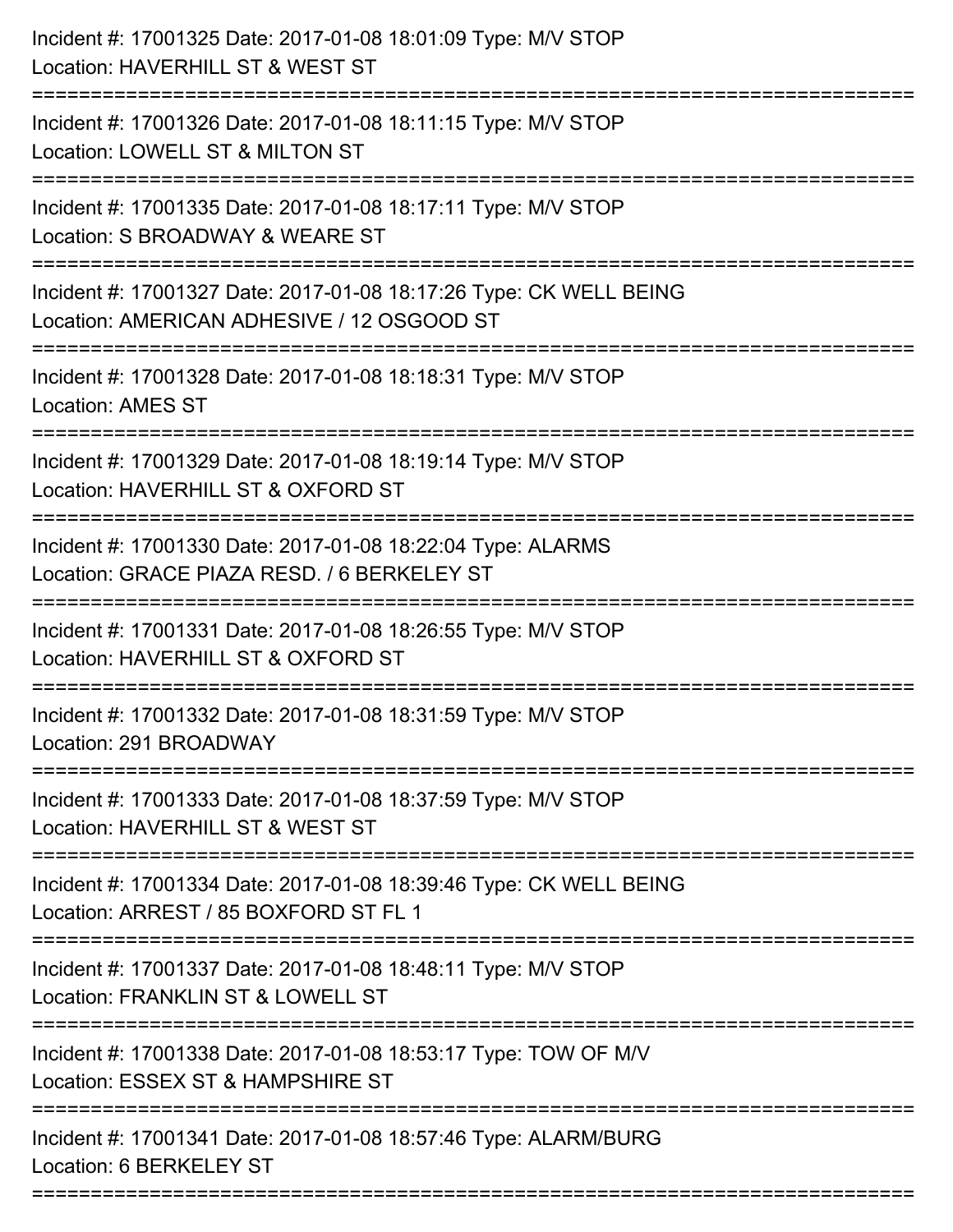| Location: S BROADWAY & SHORT                                                                                                             |
|------------------------------------------------------------------------------------------------------------------------------------------|
| Incident #: 17001339 Date: 2017-01-08 18:59:18 Type: M/V STOP<br>Location: METHUEN ST & MILL ST                                          |
| Incident #: 17001342 Date: 2017-01-08 19:01:24 Type: M/V STOP<br>Location: 378 BROADWAY                                                  |
| Incident #: 17001343 Date: 2017-01-08 19:06:16 Type: MEDIC SUPPORT<br>Location: 67 FRANKLIN ST #1                                        |
| Incident #: 17001344 Date: 2017-01-08 19:07:57 Type: M/V STOP<br>Location: S BROADWAY & SHATTUCK ST<br>--------------------------------- |
| Incident #: 17001345 Date: 2017-01-08 19:32:05 Type: M/V STOP<br>Location: S BROADWAY & SHATTUCK ST                                      |
| Incident #: 17001346 Date: 2017-01-08 19:34:18 Type: M/V STOP<br>Location: HAMPSHIRE ST & LOWELL ST<br>;======================           |
| Incident #: 17001347 Date: 2017-01-08 19:37:58 Type: M/V STOP<br>Location: S UNION & EXETER                                              |
| Incident #: 17001348 Date: 2017-01-08 19:41:35 Type: MV/BLOCKING<br>Location: 29 HANCOCK ST                                              |
| Incident #: 17001349 Date: 2017-01-08 19:50:53 Type: M/V STOP<br>Location: S BROADWAY & WEARE ST<br>===================================  |
| Incident #: 17001350 Date: 2017-01-08 19:59:44 Type: M/V STOP<br>Location: S UNION ST & WINTHROP AV                                      |
| Incident #: 17001351 Date: 2017-01-08 20:20:24 Type: ALARM OF FIRE<br>Location: 23 JORDAN ST                                             |
| Incident #: 17001352 Date: 2017-01-08 20:21:03 Type: ALARMS<br>Location: RAY MEDINA AUTO SALES / 31 MERRIMACK ST                         |
| Incident #: 17001353 Date: 2017-01-08 20:22:44 Type: SEX OFF. PAST<br>Location: 65 BENNINGTON ST                                         |

Incident #: 17001354 Date: 2017 01 08 20:28:58 Type: ANIMAL COMPL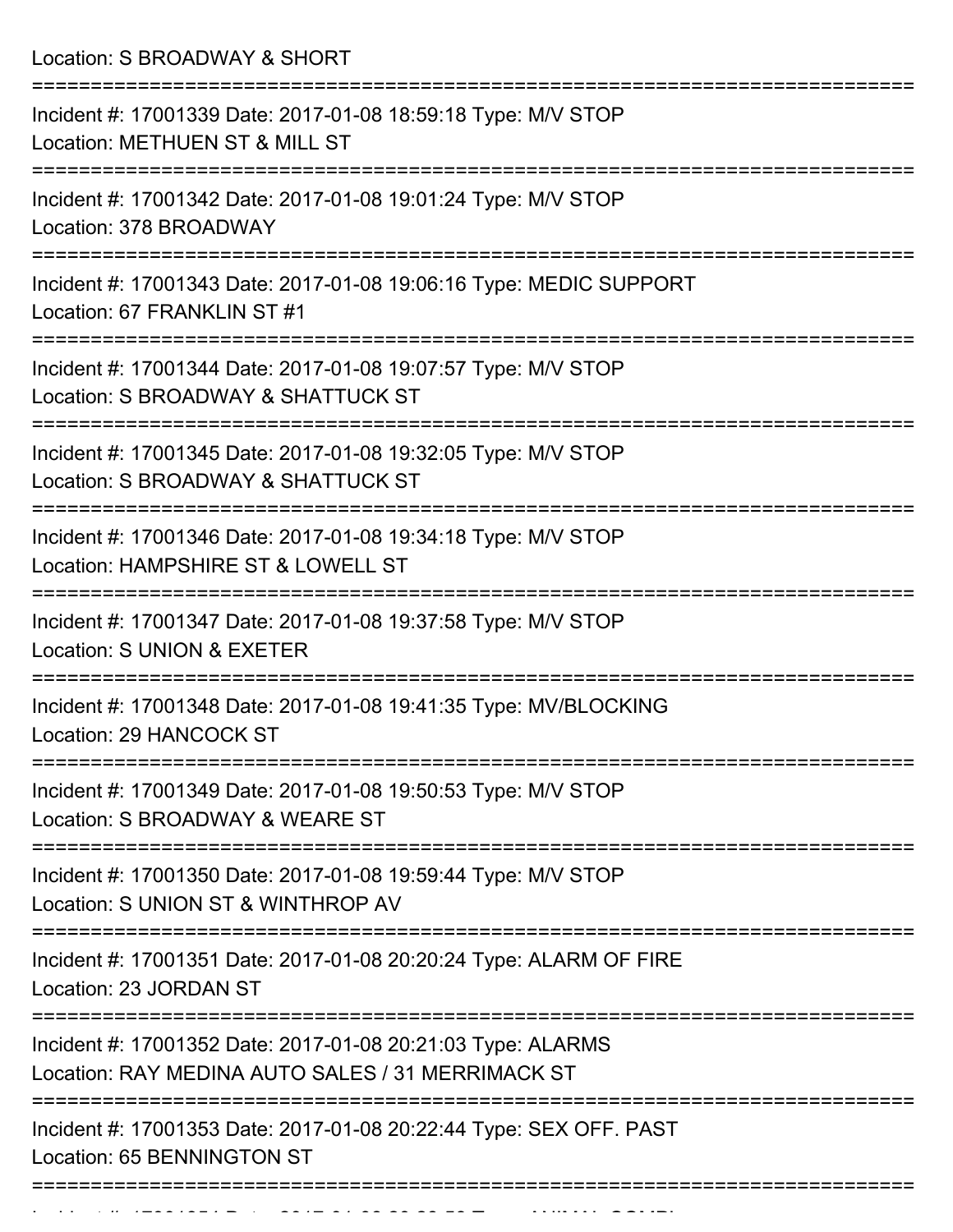Location: 40 PARK ST

| Incident #: 17001355 Date: 2017-01-08 20:37:41 Type: DOMESTIC/PAST<br>Location: ARREST / 40 CRESCENT ST         |
|-----------------------------------------------------------------------------------------------------------------|
| Incident #: 17001356 Date: 2017-01-08 20:46:03 Type: M/V STOP<br>Location: ARREST / 191 ANDOVER ST              |
| Incident #: 17001357 Date: 2017-01-08 20:57:46 Type: ALARMS<br>Location: WHITE STREET PAINT / 15 BROADWAY       |
| Incident #: 17001359 Date: 2017-01-08 21:01:03 Type: DISTURBANCE<br>Location: 68 W DALTON ST #22-1              |
| Incident #: 17001358 Date: 2017-01-08 21:01:18 Type: STOL/MV/PAS<br>Location: 57 KENDALL ST                     |
| Incident #: 17001360 Date: 2017-01-08 21:16:22 Type: LARCENY/PAST<br>Location: 58 BUSWELL ST                    |
| Incident #: 17001361 Date: 2017-01-08 21:24:01 Type: MEDIC SUPPORT<br>Location: 95 MYRTLE ST FL 1               |
| Incident #: 17001362 Date: 2017-01-08 21:59:15 Type: THREATS<br>Location: GROUP HOME / 329 HIGH ST FL 1         |
| Incident #: 17001363 Date: 2017-01-08 22:08:50 Type: AUTO ACC/NO PI<br>Location: GULF STATION / 325 WINTHROP AV |
| Incident #: 17001364 Date: 2017-01-08 22:13:09 Type: SUS PERS/MV<br>Location: DRIFTING / 50 ISLAND ST           |
| Incident #: 17001365 Date: 2017-01-08 22:33:06 Type: M/V STOP<br>Location: 159 S UNION ST                       |
| Incident #: 17001366 Date: 2017-01-08 22:52:27 Type: MV/BLOCKING<br>Location: 7 BERKELEY ST                     |
| Incident #: 17001367 Date: 2017-01-08 23:02:57 Type: DISORDERLY<br>Location: SAM'S FOOD STORE / 389 BROADWAY    |
|                                                                                                                 |